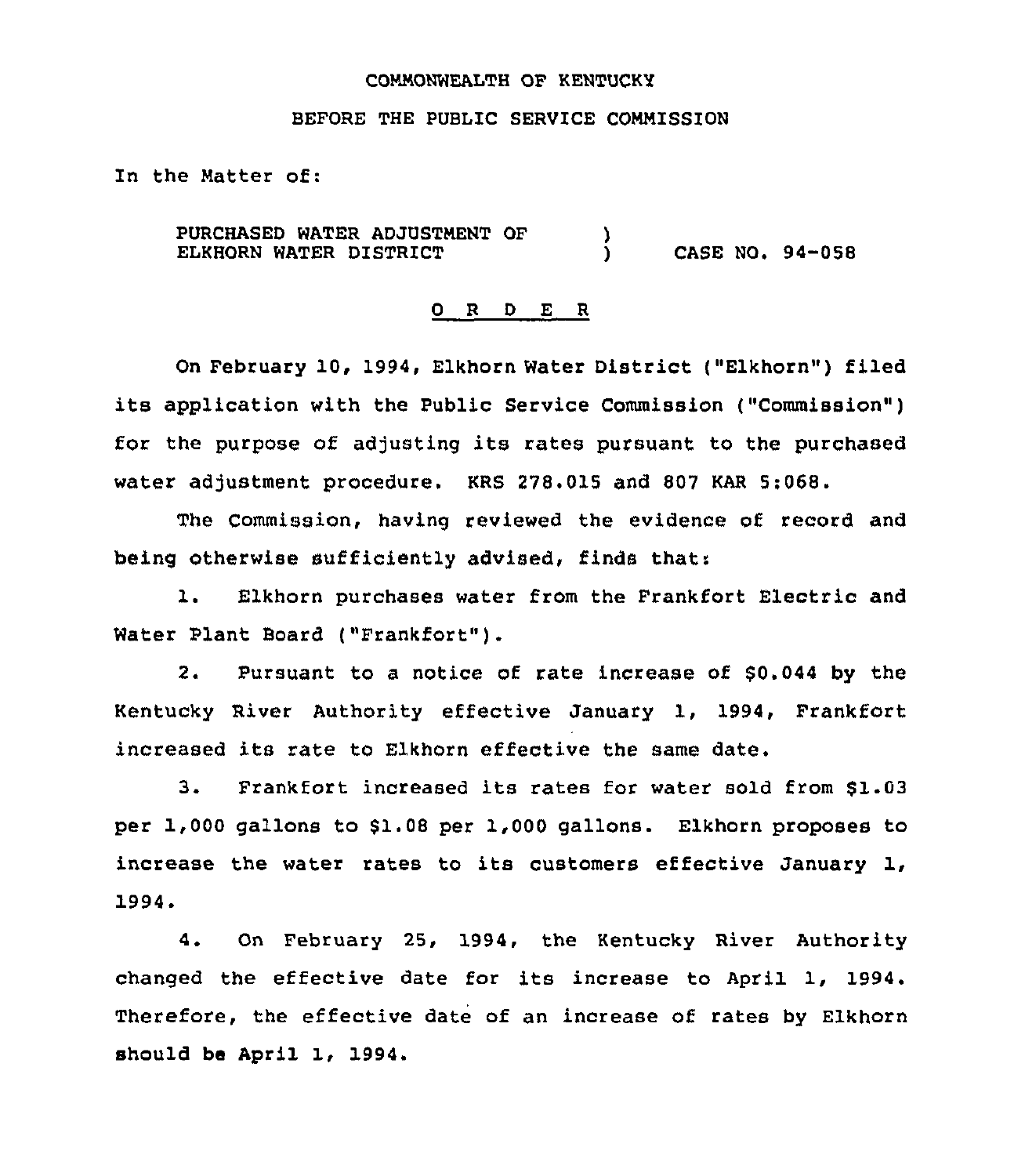5. During the 12 months ending December 31, 1993, Elkhorn purchased 42,808,800 gallons of water and sold 37,876,000 gallons. The increase in the cost of purchased water is \$2,140, resulting in a purchased water adjustment of \$0.057 per 1,000 gallons of water, rounded to \$0.06, the increase in the cost of purchased water is \$ 2,569. Based on an average monthly usage of 5,000 gallons, the average bill of Elkhorn's customers would increase \$0.30 from \$19.81 to \$20.11 or 1.5 percent.

6. The rates proposed by Elkhorn are incorrect and should be denied.

The purchased water adjustment of \$0.06 per 1,000 gallons 7. and the rates in Appendix A, attached hereto and incorporated herein, are fair, fust, and reasonable and should be approved.

IT IS THEREFORE ORDERED that:

1. The rates proposed by Elkhorn are hereby denied.

2. The purchased water adjustment of \$0.06 per 1,000 gallons and the rates in Appendix <sup>A</sup> are approved for services rendered on and after April 1, 1994.

3. Within <sup>30</sup> days of the date of this Order, Elkhorn shall file revised tariff sheets setting out the rates approved herein.

4. Within 20 days of the effective date of the increase by the Kentucky River Authority, Elkhorn shall file a copy of the notice to its customers and verification that such notice has been given.

 $-2-$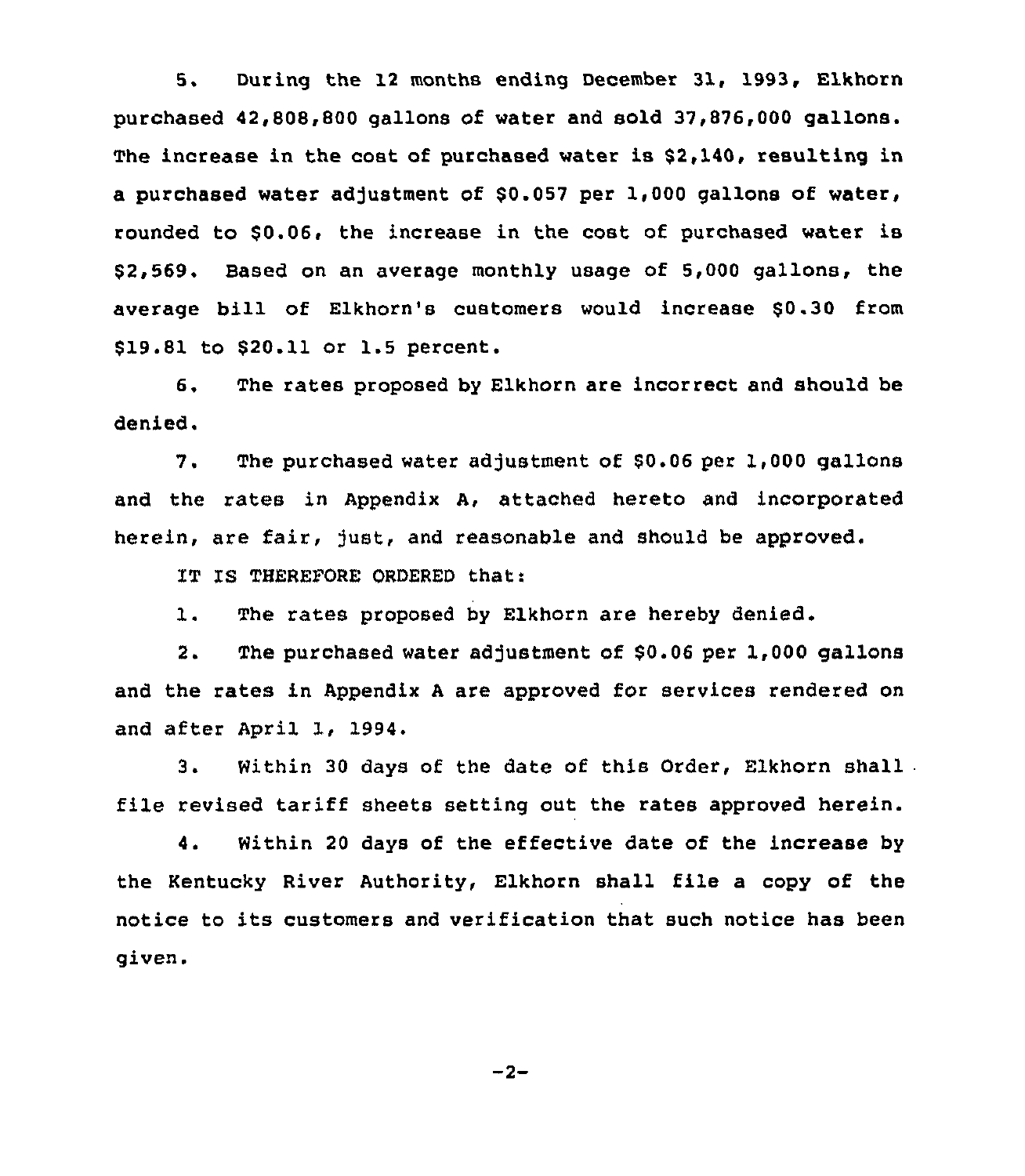Done at Frankfort, Kentucky, this llth day of March, 1994.

PUBLIC SERVICE COMMISSION

hairman inda K Breathitt

 $\overline{\text{Comm}}$ 

ATTEST:

Executive Director